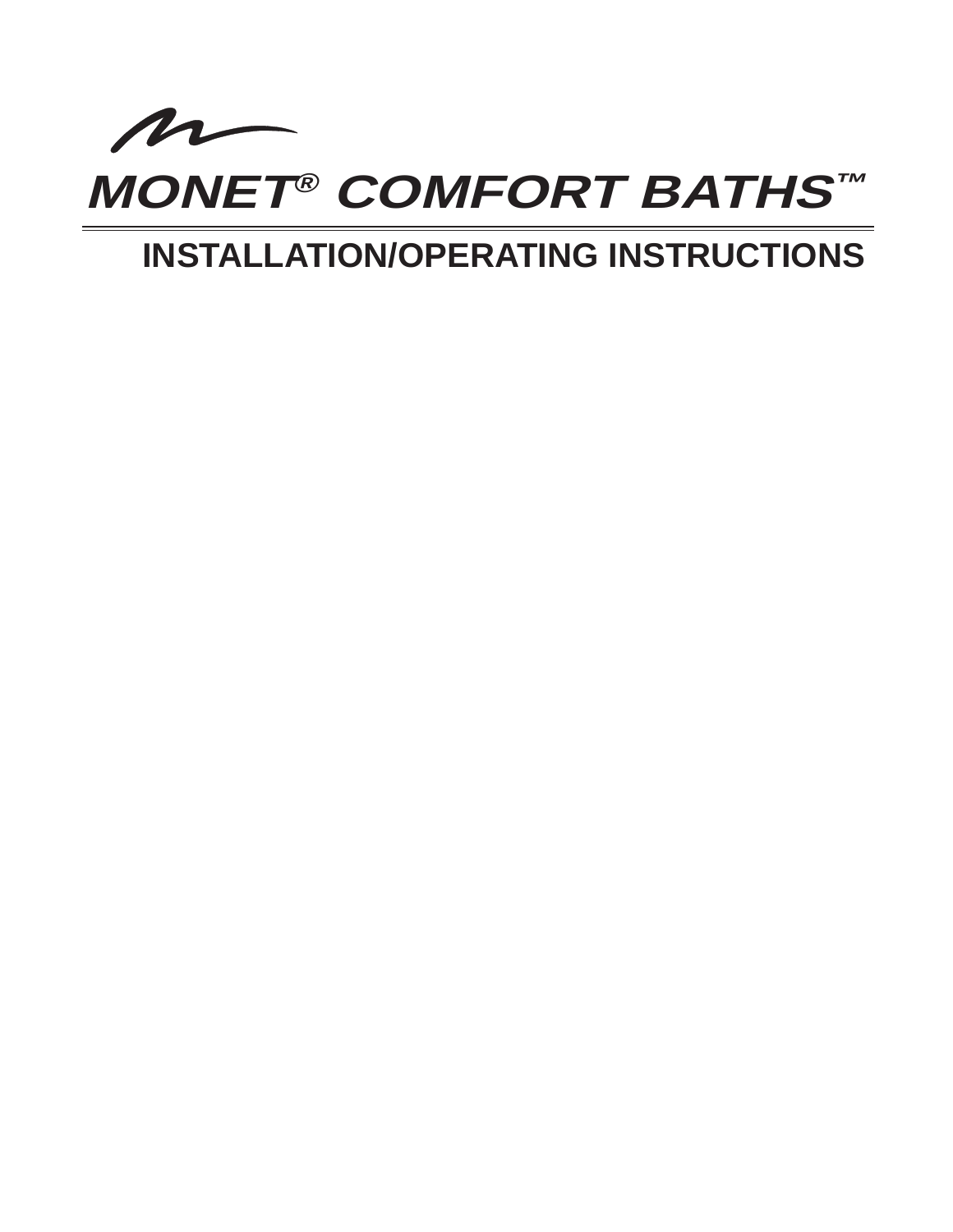### **SUMMARY OF PRECAUTIONS**

- Never operate electrical appliances (hairdryer, telephone, television, radio etc.) inside or within 5 feet of the bath.
- Never leave small children unattended in the bath.
- When cleaning your bath, do not use abrasive substances which will damage the bath's surface.
- A **maximum** water temperature of 104°F (40°C) is recommended. Bathing at temperatures above 104°F (40°C) for prolonged periods can be injurious to health.
- To prevent discoloration of the acrylic finish, do not fill the bath with water in excess of 140°F.

### **IMPORTANT SAFETY INSTRUCTIONS**

**WARNING:** When using this unit, basic precautions should always be followed, including the following: Read and follow all instructions.

**DANGER:** to reduce the risk of injury, do not permit children to use this unit unless they are closely supervised at all times.

Use this unit only for its intended purpose as described in this manual. Do not use attachments not recommended by the manufacturer.

Never drop or insert any object into any opening.

This unit must be connected only to a supply circuit that is protected by a ground fault circuit interrupter (GFCI). Such a GFCI should be provided by the installer and should be tested on a routine basis. To test the GFCI, push the test button. The GFCI should interrupt power. Push the reset button. Power should be restored. If the GFCI fails to operate in this manner, there is a ground current flowing, indicating a possibility of an electric shock. Do not use this unit. Disconnect the unit and have the problem corrected by a qualified service representative before using.

A pressure wire connector is provided on the exterior of motor to permit connection of an No. 8 AWG (8.4 mm) solid copper bonding conductor between this unit and all other electric equipment and exposed metal in the vicinity, as needed to comply with local requirements.

**WARNING:** When using electrical products, basic precautions should always be followed including the following: **DANGER:** RISK OF ELECTRIC SHOCK. Connect only to a circuit protected by a ground fault circuit interrupter. Grounding is required. This unit should be installed by a qualified service representative and grounded. (For built-in and custom units.) Install to permit access for servicing.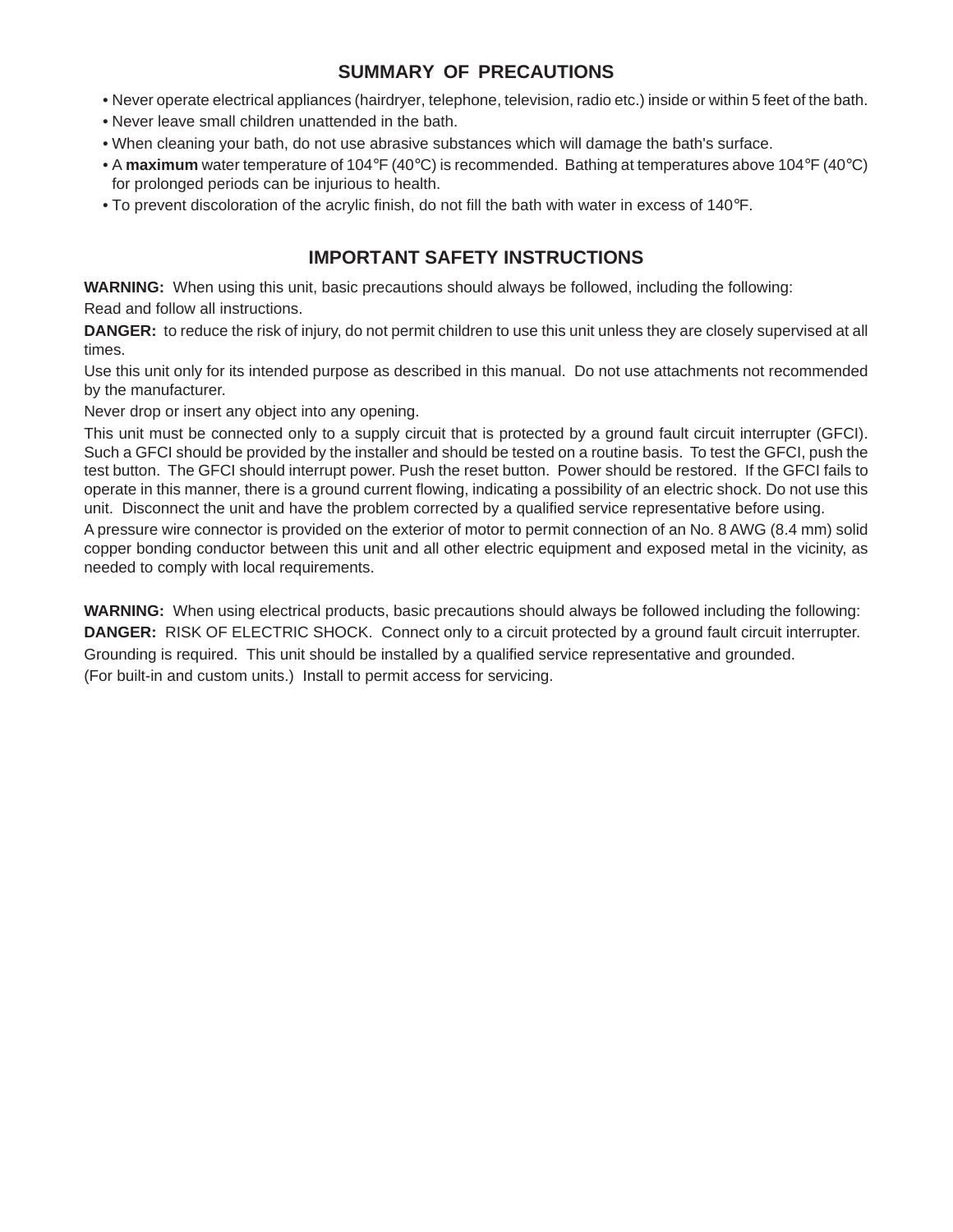## **CONTENTS**

|                                                                                                                               | $2-3$    |
|-------------------------------------------------------------------------------------------------------------------------------|----------|
|                                                                                                                               |          |
|                                                                                                                               |          |
| Service Access 2000 Communication of the Access 2000 Communication of the Access 2000 Communication of the Access<br>$\sim$ 6 |          |
|                                                                                                                               |          |
|                                                                                                                               |          |
|                                                                                                                               |          |
|                                                                                                                               | $9 - 10$ |

## **Save These Instructions for Future Use.**

| <b>Owner's Record</b>                                                                                                                                                          |
|--------------------------------------------------------------------------------------------------------------------------------------------------------------------------------|
|                                                                                                                                                                                |
|                                                                                                                                                                                |
|                                                                                                                                                                                |
|                                                                                                                                                                                |
| Model <b>Model Model Model Model Model Model Model Model Model Model Model Model Model Model Model Model Model Model Model Model Model Model Model Model Model Model Model</b> |
|                                                                                                                                                                                |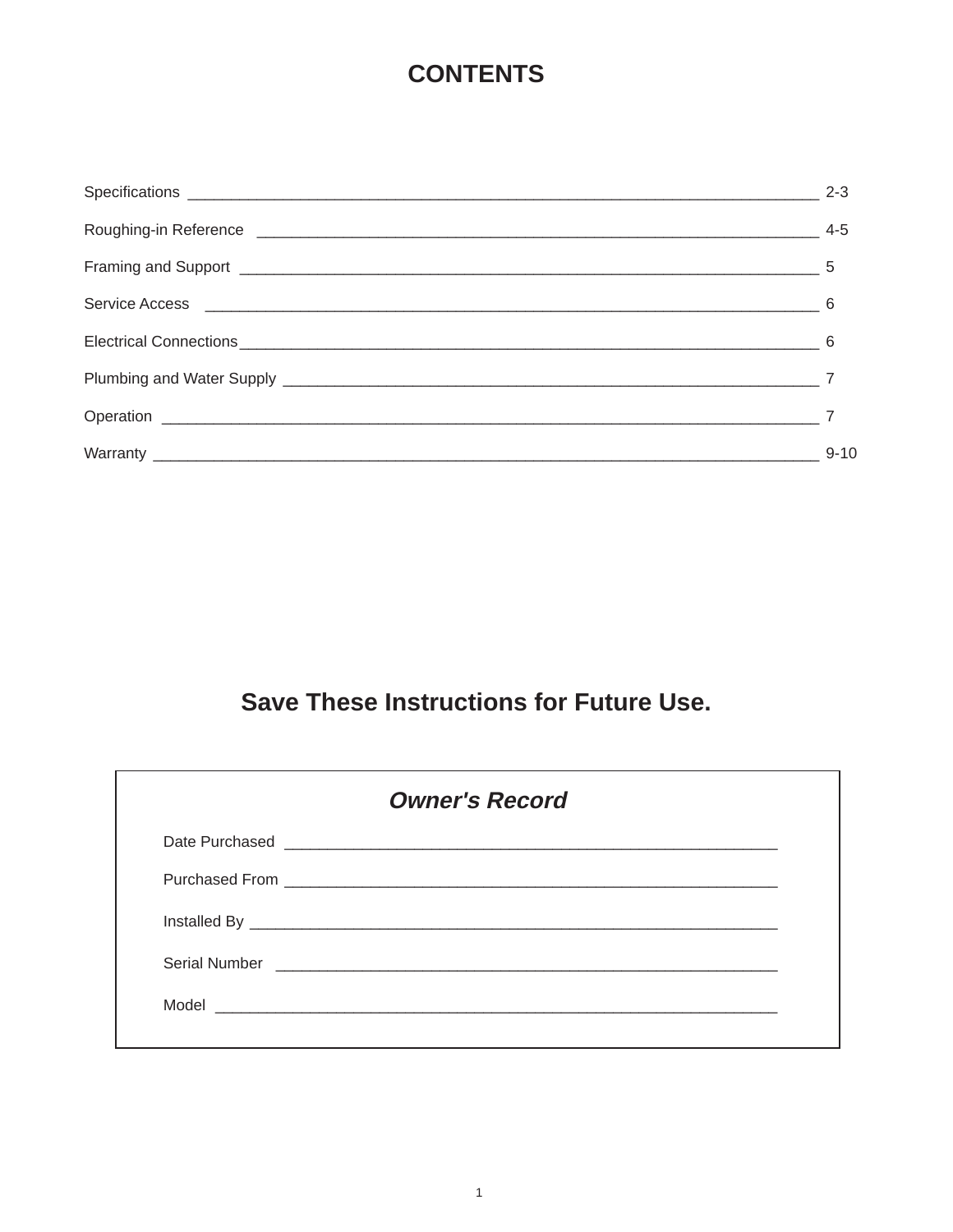#### **Important: Read complete instructions before beginning installation.**

Each comfort bath arrives ready for installation, completely equipped with blower motor and plumbing necessary for operation. An optional drain/overflow kit is available for installation on the bath.

Remove the bath from the carton. Retain the shipping carton until satisfactory inspection of the product has been made. **Do not lift the bath by the plumbing at any time; handle by the shell only.**

Immediately upon receipt, inspect the shell before installing. Should inspection reveal any damage or defect in the finish, do not install the bath. Damage or defect to the finish claimed after the bath is installed is excluded from the warranty. The Company's responsibility for shipping damage ceases upon delivery of the products in good order to the carrier. Refer any claims for damage to the carrier. For definitions of warranty coverage and limitations, refer to the published warranty information packed with the product.

All bath units are factory tested for proper operation and watertight connections prior to shipping. **Note: Prior to installation, the bath must be filled with water and operated to check for leaks that may have resulted from shipping damage or mishandling.** The Company is not responsible for any defect that could have been discovered, repaired, or avoided by following this inspection and testing procedure.

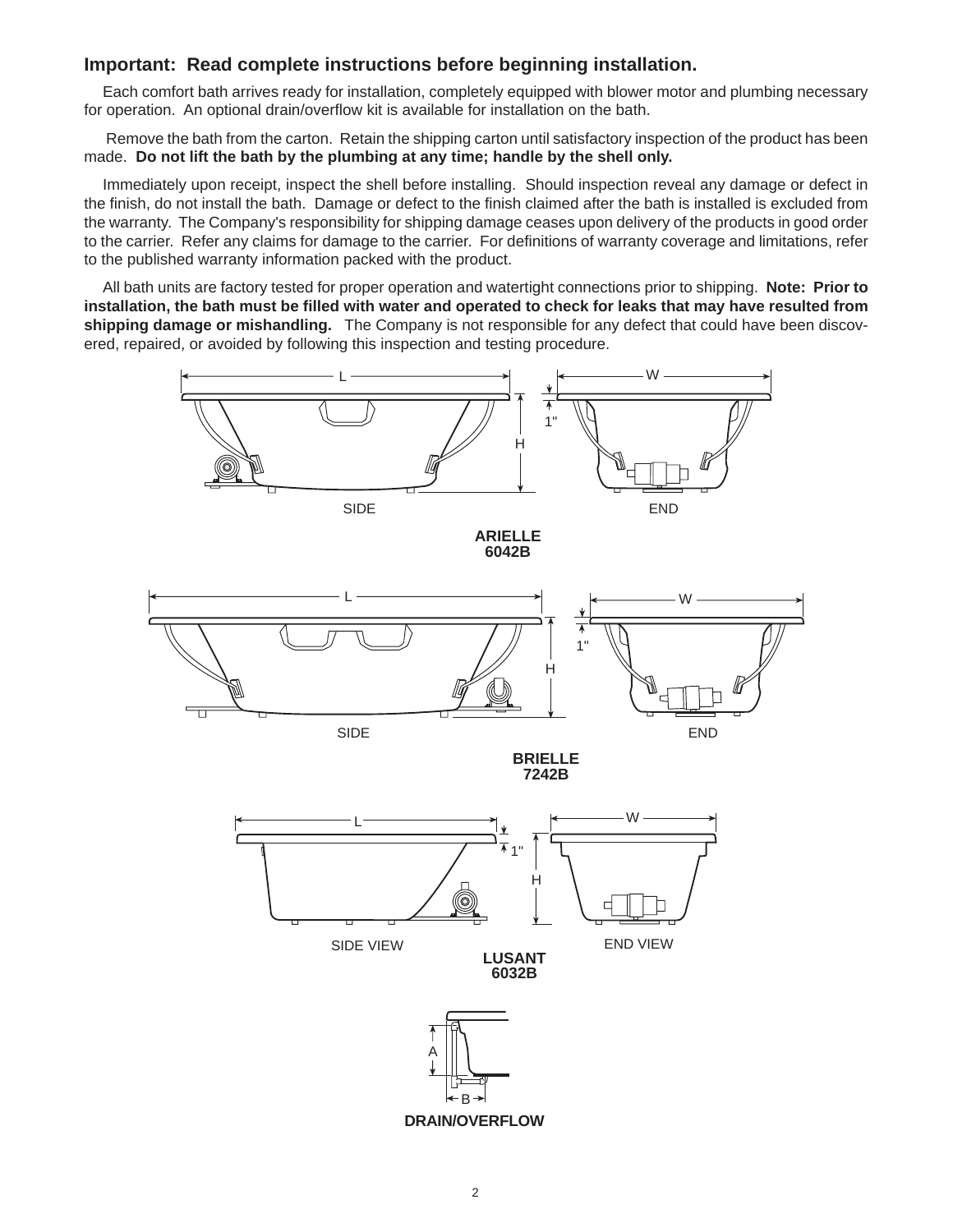#### **SPECIFICATIONS (Rectangular)**

| <b>MODEL</b>             | <b>DIMENSIONS</b>                                                                                 | <b>DRAIN/OVERFLOW</b><br><b>DIMENSIONS</b>                   | <b>CUTOUT</b> | <b>TOTAL</b><br><b>WEIGHT/</b><br><b>FLOOR</b><br><b>LOADING</b>  | <b>MINIMUM</b><br><b>OPERATING</b><br><b>GALLONAGE</b> | <b>PRODUCT</b><br><b>WEIGHT</b> | <b>SKIRT &amp;</b><br><b>MOUNTING</b> |
|--------------------------|---------------------------------------------------------------------------------------------------|--------------------------------------------------------------|---------------|-------------------------------------------------------------------|--------------------------------------------------------|---------------------------------|---------------------------------------|
| ARIELLE™<br>6042B        | $59-1/2"$<br>$(1511 \text{ mm}) L$<br>$41 - 1/2"$<br>$(1041$ mm $)$ W<br>$21 - 1/4"$<br>540 mm) H | 17"<br>$(431$ mm $)$ A<br>$8 - 1/4"$<br>$(210 \text{ mm})$ B | 58" x 40"     | 776 lb<br>$(353 \text{ kg})/$<br>45 lb/sq. ft.<br>(220 kg/sq. m)  | 18 U.S. gal<br>$(68$ liters)                           | 76 lb<br>$(35 \text{ kg})$      | <b>Not</b><br>Available               |
| <b>BRIELLE™</b><br>7242B | (1819 mm) L<br>$71 - 5/8"$<br>$41 - 5/8"$<br>$(1057$ mm $) W$<br>19"<br>483 mm) H                 | 14"<br>$(356$ mm $)$ A<br>$9 - 3/4"$<br>$(248$ mm $)$ B      | 70"x42"       | 796 lb<br>(362 kg)<br>39 lb/sq. ft.<br>(190 kg/sq. m)             | 18 U.S. gal<br>$(68$ liters)                           | 96 lb<br>$(44$ kg)              | <b>Not</b><br>Available               |
| <b>LUSANT™</b><br>6033B  | 60"<br>(1524 mm) L<br>32"<br>813 mm) W<br>20"<br>508 mm) H                                        | $15 - 5/8"$<br>(397 mm) A<br>7"<br>(178 mm) B                | 58"x30"       | 701 lb<br>$(319 \text{ kg})$ /<br>43 lb/sq. ft.<br>(210 kg/sq. m) | 18 U.S. gal<br>$(68$ liters)                           | 70 lb<br>$(32 \text{ kg})$      | Not<br>Available                      |

**FOR ALL UNITS:** ELECTRICAL REQUIREMENTS: 115 VAC, 15 AMP, 60 Hz. Requires dedicated separate circuit.

#### **OVAL BATHS**



**DRAIN/OVERFLOW**  $\leftarrow$  B

A

### **SPECIFICATIONS (Oval)**

| <b>MODEL</b>        | <b>DIMENSIONS</b>                                                                                        | DRAIN/OVERFLOW<br><b>DIMENSIONS</b>                         | <b>CUTOUT</b>        | <b>TOTAL</b><br><b>WEIGHT/</b><br><b>FLOOR</b><br><b>LOADING</b>          | <b>MINIMUM</b><br><b>OPERATING</b><br><b>GALLONAGE</b> | <b>PRODUCT</b><br><b>WEIGHT</b> | <b>SKIRT &amp;</b><br><b>MOUNTING</b> |
|---------------------|----------------------------------------------------------------------------------------------------------|-------------------------------------------------------------|----------------------|---------------------------------------------------------------------------|--------------------------------------------------------|---------------------------------|---------------------------------------|
| MARGAUX™<br>7141B   | 72"<br>(1829 mm) L<br>42"<br>(1067 mm) W<br>603 mm) H<br>$23 - 3/4"$                                     | $20 - 1/8"$<br>$(511$ mm $)$ A<br>(299 mm) B<br>$11 - 3/4"$ | Template<br>Provided | 860 lb<br>$(391 \text{ kg})$<br>41 lb/sq. ft.<br>$(200 \text{ kg/sq. m})$ | 18 U.S. gal<br>(68 liters)                             | 135 lb<br>(55 kg)               | Not<br>Available                      |
| SAVILLE™ 5<br>4060B | 60"<br>(1524 mm) L<br>$(1067$ mm $)$ W<br>42"<br>$21 - 3/8"$<br>543 mm) H<br>$1 - 5/8"$<br>41 mm) A      | $15 - 3/4"$<br>$(400$ mm $)$ A<br>(254 mm) B<br>10"         | Template<br>Provided | 718 lb<br>$(326 \text{ kg})$ /<br>44 lb/sq. ft.<br>(215 kg/sq. m)         | 18 U.S. gal<br>(68 liters)                             | 76 lb<br>(35kg)                 | Not<br>Available                      |
| SAVILLE™<br>4070B   | 69"<br>$(1753 \text{ mm}) L$<br>42"<br>(1057 mm) W<br>565 mm) H<br>$22 - 1/4"$<br>$2 - 1/4"$<br>57 mm) A | $15 - 3/4"$<br>(400 mm) A<br>10"<br>$(254$ mm $)$ B         | Template<br>Provided | 840 lb<br>$(382 \text{ kg})$ /<br>42 lb/sq. ft.<br>(205 kg/sq. m)         | 18 U.S. gal<br>$(68$ liters)                           | 98 lb<br>$(45 \text{ kg})$      | Not<br>Available                      |

**FOR ALL UNITS:** ELECTRICAL REQUIREMENTS: 115 VAC, 15 AMP, 60 Hz. Requires dedicated separate circuit.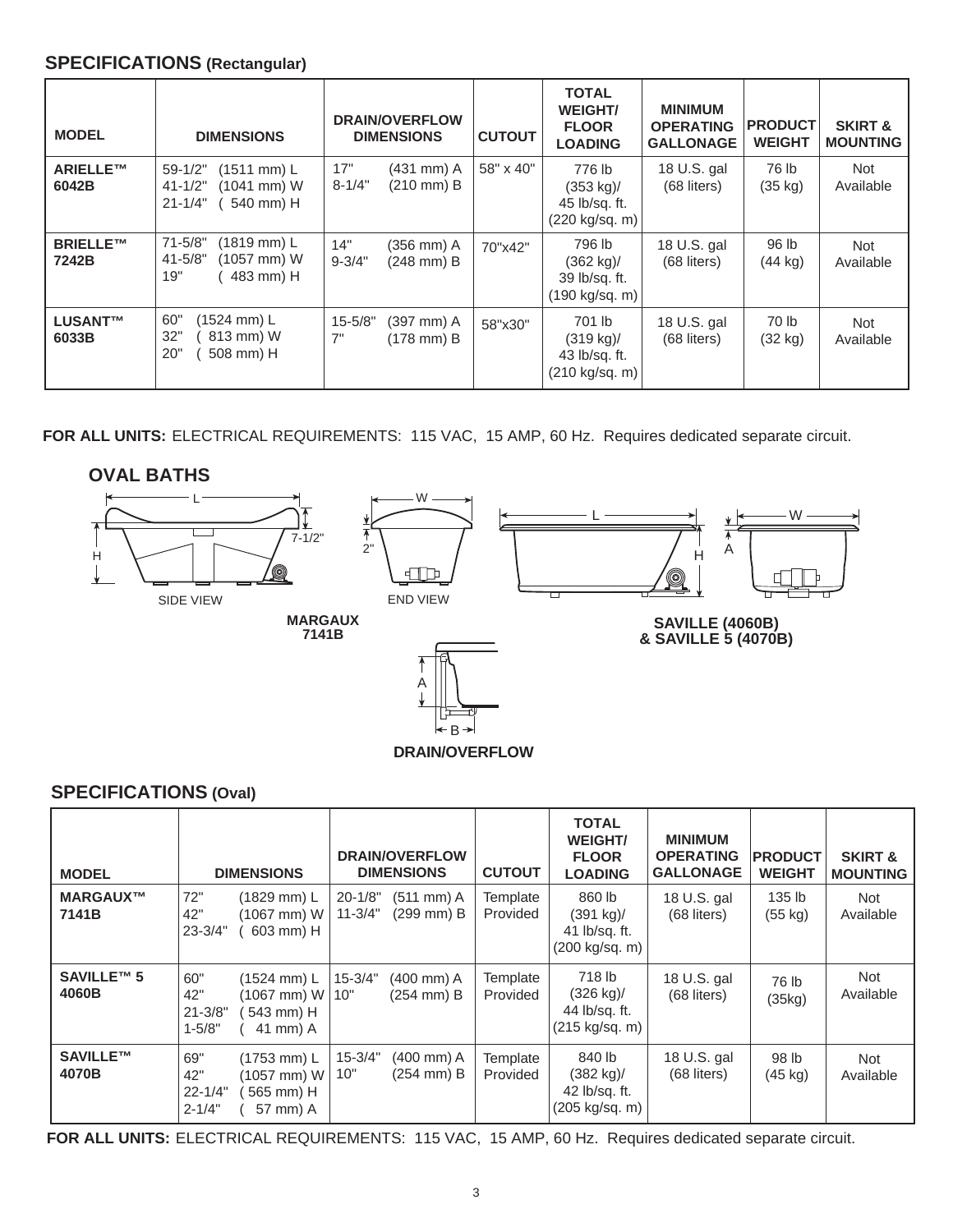

**DELASSANT 6262B**

#### **SPECIFICATIONS (Corner)**

| <b>MODEL</b>        | <b>DIMENSIONS</b>                                                                                          | <b>DRAIN/OVERFLOW</b><br><b>DIMENSIONS</b>                         | <b>CUTOUT</b>       | <b>TOTAL</b><br><b>WEIGHT/</b><br><b>FLOOR</b><br><b>LOADING</b> | <b>MINIMUM</b><br><b>OPERATING</b><br><b>GALLONAGE</b> | <b>PRODUCT</b><br><b>WEIGHT</b> | <b>SKIRT &amp;</b><br><b>MOUNTING</b> |
|---------------------|------------------------------------------------------------------------------------------------------------|--------------------------------------------------------------------|---------------------|------------------------------------------------------------------|--------------------------------------------------------|---------------------------------|---------------------------------------|
| DELASSANT™<br>6262B | 60"<br>$(1524 \, \text{mm})$ L<br>60"<br>(1524 mm) L<br>$21 - 5/8"$<br>549 mm) H1<br>21-1/4"<br>533 mm) H2 | $16 - 5/8"$<br>$(422 \text{ mm})$ A<br>$(254 \text{ mm})$ B<br>10" | See<br><b>Below</b> | 1097 lb<br>(499 kg)<br>55 lb/sq. ft.<br>$(268 \text{ kg/sq. m})$ | 18 U.S. gal<br>(68 liters)                             | 122 lb<br>(56 kg)               | <b>Not</b><br>Available               |

**FOR ALL UNITS:** ELECTRICAL REQUIREMENTS: 115 VAC, 15 AMP, 60 Hz. Requires dedicated separate circuit.

### **ROUGHING-IN REFERENCE**



Note: 1. Measurements inside each unit represent cutout in floor to allow for drain/overflow.

2. Saville 5 4060B, Saville 4070B and Margaux 7141B have been provided with cutout templates.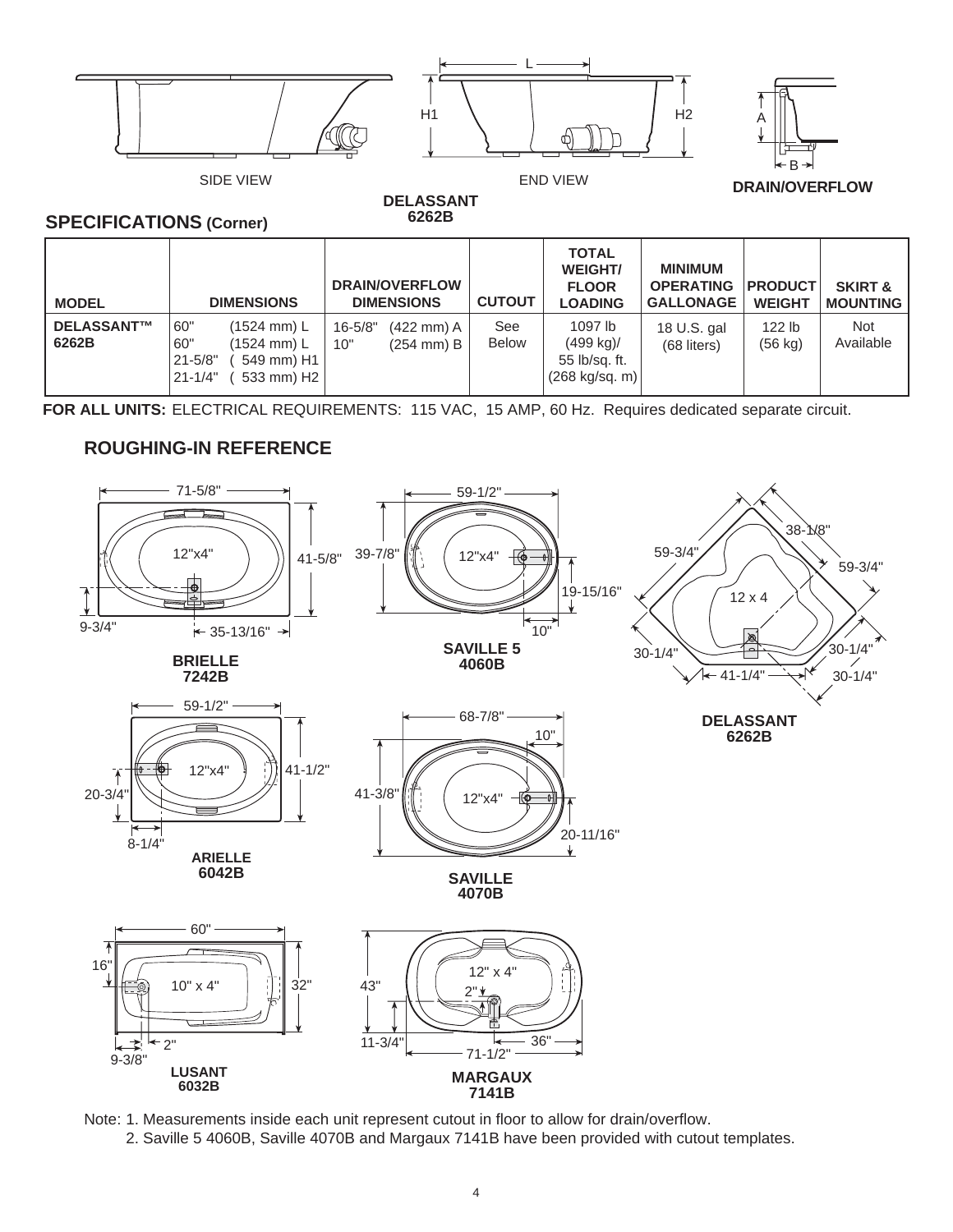![](_page_6_Figure_1.jpeg)

#### **Framing and Support**

The optional drain/overflow of the bath extends below the bottom of the bath. Note that this requires a cutout in the floor.

**The floor structure beneath the bath must be able to support a total weight of bath, water, and bather. Refer to the table under total weight for your model.** If the subfloor is level, no other preparation is necessary. You can proceed to install the bath.If the subfloor is not level, you **MUST** level the entire surface prior to installing the bath. (Use a floor leveling compound.) Mortar, plaster or minimal expansion structural foam can be used to set the bath, however the bath must remain level in order for it to drain properly and the foam feet must make full contact with the mortar, plaster or structural foam foundation. (The bath must be supported as outlined above.) Both sides of a joint or splice of subfloor should be level to each other.

The rim of the bath is not designed to support weight. If finish material is to overlap or contact the bath, the added weight must be fully self-supporting.

Install optional trim parts when all installation has been completed.

![](_page_6_Figure_7.jpeg)

#### **TYPICAL INSTALLATIONS**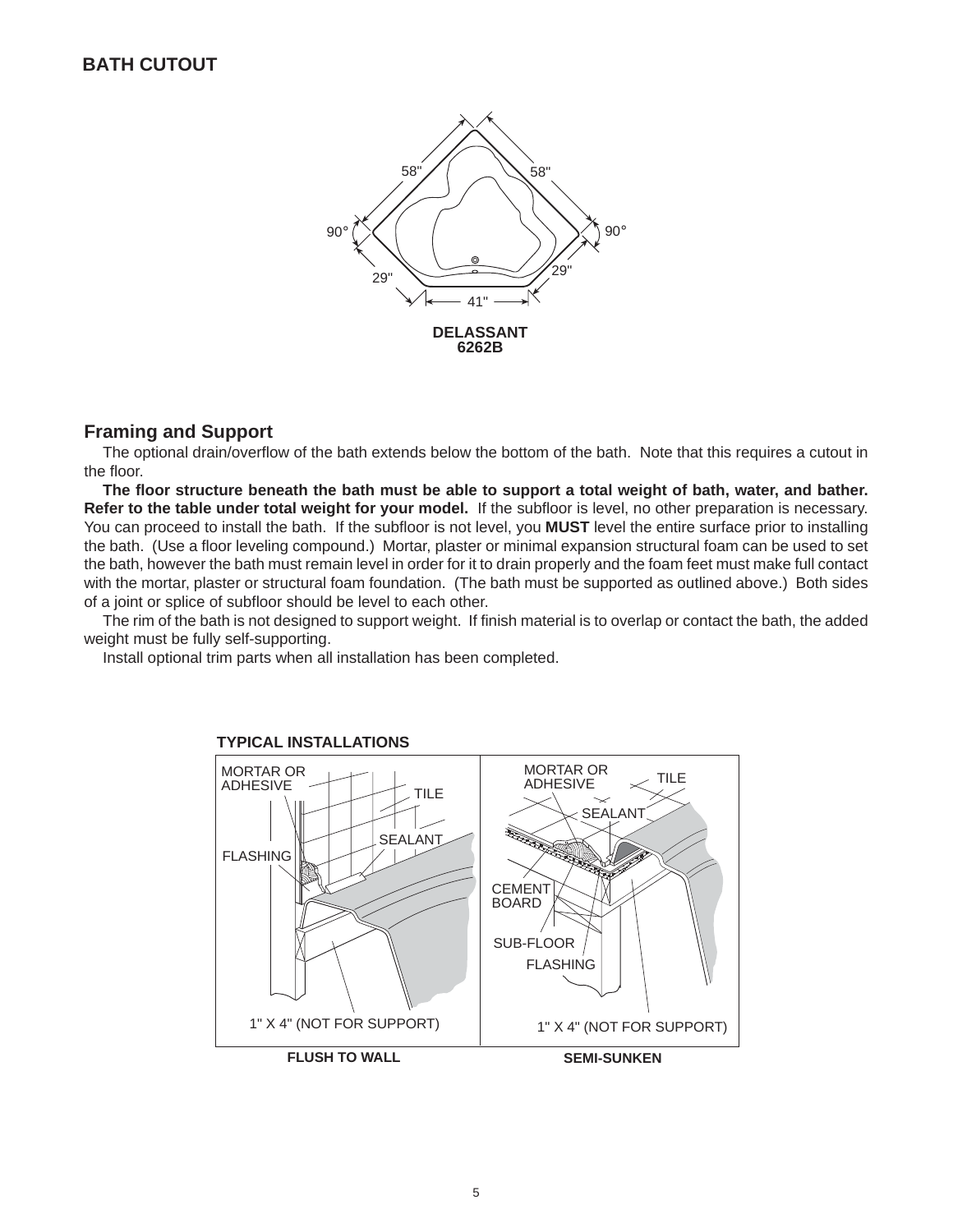### **Service Access**

For partially or fully sunken installations, allow for access to service connections. It is the installer's responsibility to provide sufficient service access. The recommended minimum dimensions allowable for service to the bath are shown in the "Service Access" illustrations.

Provide adequate ventilation (minimum 30 square inch opening) for cooling the motor and to supply sufficient air for the blower.

#### **SERVICE ACCESS**

![](_page_7_Figure_4.jpeg)

### **Electrical Connections**

A separate circuit, which must be protected by a Ground Fault Circuit Interrupter (GFCI), is required. Install a duplex outlet to the studwall underneath the bathtub, at least 4 inches above the floor. The duplex outlet is not provided.

**DANGER: RISK OF ELECTRIC SHOCK. Connect only to a circuit protected by a Ground Fault Circuit Interrupter.**

#### **ELECTRICAL CONNECTION**

![](_page_7_Figure_9.jpeg)

#### **SERVICE ACCESS (CORNER BATH)**

![](_page_7_Figure_11.jpeg)

- A Preferred access
- B Acceptable alternative if access **A** is not possible C - Optional access for accessory equipment

**NOTE:** Left hand unit access is on the opposite side (mirror Image).

#### **ELECTRICAL CONNECTION (FOR CORNER BATHS)**

![](_page_7_Figure_17.jpeg)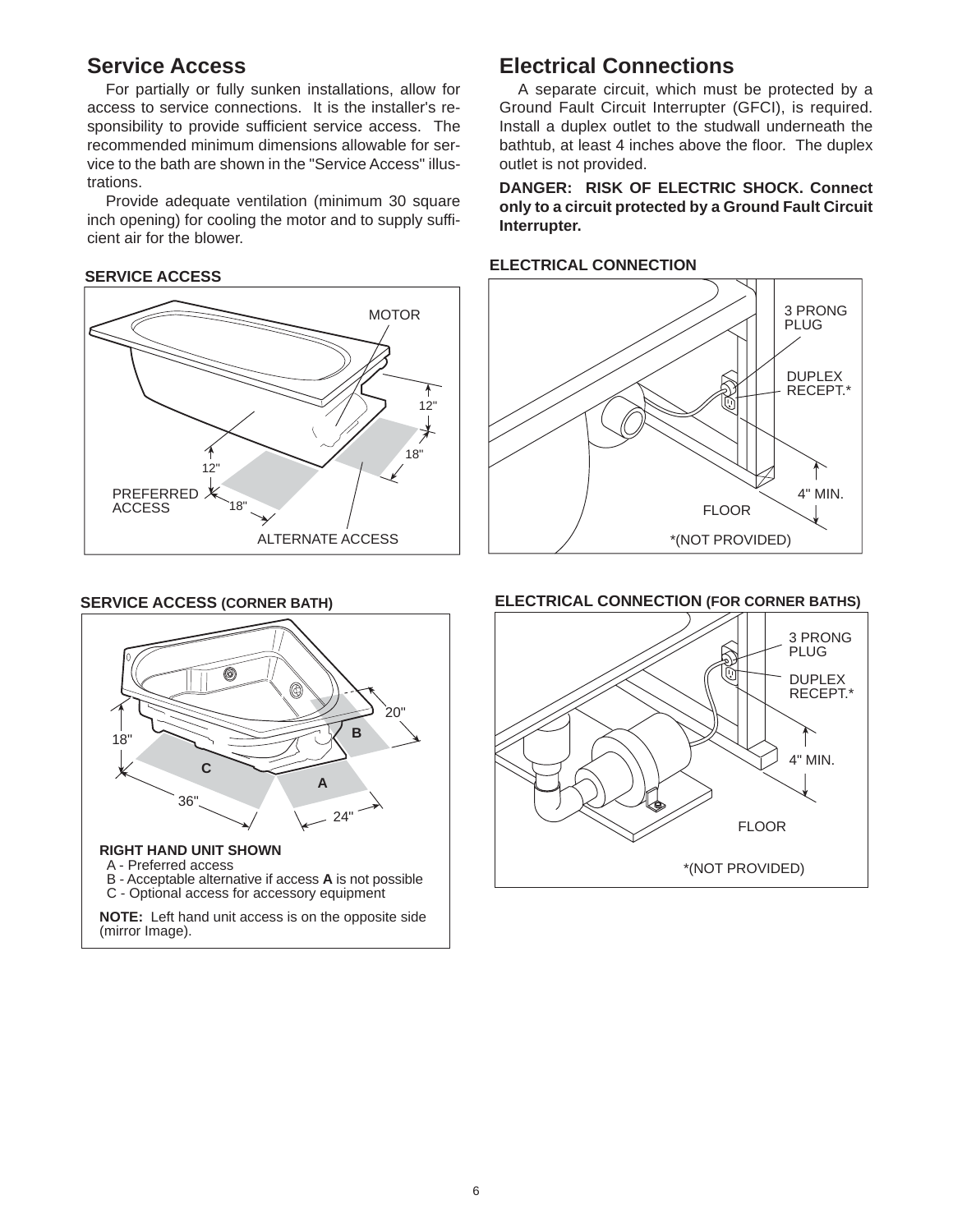### **Drain Information**

A drain/overflow assembly (sold separately) must be installed on the bath, water tested, and connected to the sanitary system of the house. After opening the carton, inspect for damage and verify that the kit is of the proper finish. Follow the installation instructions provided with the drain/overflow kit. After the drain is fully installed, test for proper drainage. If the unit does not drain properly, rectify this condition before proceeding with the installation. The Company is not responsible for removal and or reinstallation costs.

**NOTE: Watertight installation of the drain is the installer's responsibility. Drain leakage is excluded from the warranty of this product.**

### **Plumbing**

All Monet Comfort Baths are factory tested for proper operation and watertight connections prior to shipping. If leaks are detected, notify your dealer. Do not install the unit.

### **Water Supply**

Consult local authorities for plumbing code requirements in your area.

**IMPORTANT: Proper installation of the fill spout plumbing and compliance with local codes are the responsibility of the installer. The Company does not warrant connections of water supply fittings and piping, fill systems, or drain/overflow systems. Nor is it responsible for damage to the bath which occurs during installation.**

**CAUTION: A nonflammable protective barrier must be placed between soldering work and bath unit to prevent damage to the bath.**

### **Clean-Up After Installation**

To avoid dulling and scratching the surface of the bath, never use abrasive cleaners. A mild liquid detergent and warm water will clean soiled surfaces.

Remove spilled plaster with a wood or plastic edge. Metal tools will scratch the surface. Spots left by plaster or grout can be removed if lightly rubbed with detergent on a damp cloth or sponge.

Paint, tar, or other difficult stains can be removed with paint thinner, turpentine, or isopropyl alcohol (rubbing alcohol).

Minor scratches which do not penetrate the color finish can be removed by lightly sanding with 600-grit wet/ dry sandpaper. You can restore the glossy finish to the acrylic surface of the bath with a special compound, Meguiar's #10 Mirror Glaze. If that is not available, use automotive rubbing compound followed by an application of automotive paste wax.

Major scratches and gouges which penetrate the acrylic surface will require refinishing. Ask your dealer for special instructions.

### **Purging the Bath**

If the bubble function is used, 60 minutes after the control has shut off (either with the ON/OFF button or at the end of a 20 minute cycle), the blower will come on for a 1 minute purge cycle to blow water out of the piping of the system. The led flashes during the 60 minute pause.

If the bath is used without the bubble function, turn the blower ON then Off. The blower will come on in 15 minutes for one minute.

A 24 hour purge cycle can be programmed to come on at the same time every day. To activate, hold the **+** button for 5 seconds when the blower/heater is off or waiting for the normal purge. The led will flash twice. If the unit is in standby for the normal purge when activating the 24 hour cycle, the normal purge will be cancelled. When the 24 hour purge is activated, the led will continuously flash (at a sower rate than during normal purge). The purge will come on at the same time every day as when it was activated. To cancel the 24 hour cycle, press the **+** button (led will stop flashing).

### **CONTROL PANEL OPERATION**

![](_page_8_Picture_20.jpeg)

**Normal Mode:** Press this button to turn ON/OFF the blower ON. The indicator light will come on. The blower will be on for 20 minutes.

![](_page_8_Picture_22.jpeg)

**Wave Mode:** Press this button to change the blower's power from a minimum to a user defined maximum. The indicator light's in-

tensity changes smoothly showing this Wave mode. Press this button a second time to return to normal mode where the blower's power is constant.

![](_page_8_Picture_25.jpeg)

**Pulse Mode:** Press this button to change the blower's power rapidly from the minimum to a user defined maximum. The indicator light flashes showing the Pulse mode. Press

this button a second time to return to normal mode where the blower's power is constant.

![](_page_8_Picture_28.jpeg)

In the Normal mode with the blower **power constant, Press to increase (+)**<br> **-or + power constant, Press to increase (+)** or to decrease(**-**). In Wave or Pulse

mode these buttons change the blower's power to a user defined maximum.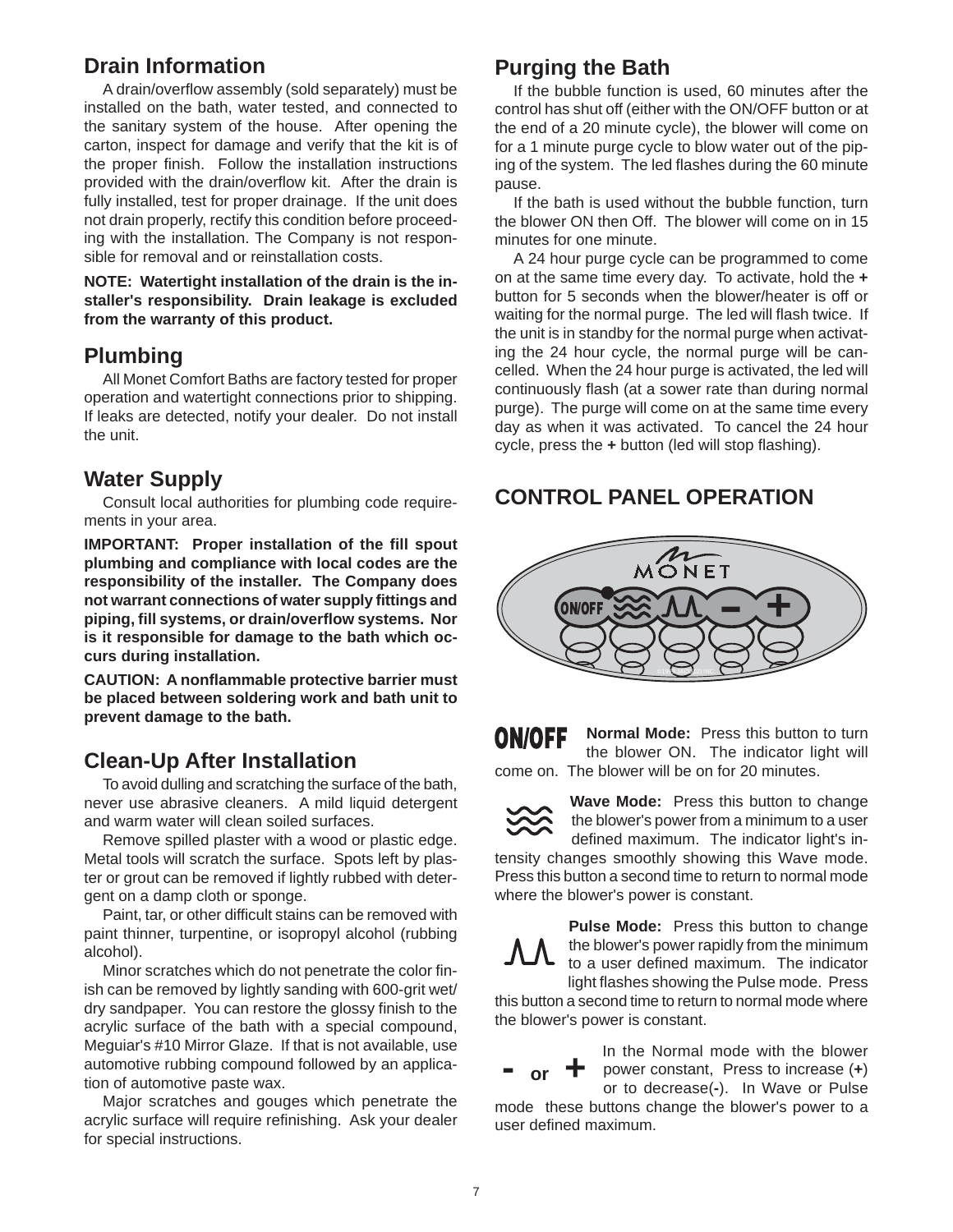## **Cleaning the Blower System**

To remove accumulations of bath residue from the bubble system, we recommend that you purge it every 3 to 4 months. To do this, follow this simple procedure. Fill the bath with hot water (not exceeding 140°F). Add to the hot water 4 tablespoons of low foaming disinfectant. Turn the blower off. Let the bath sit for 5 to 10 minutes. Drain the bath completely and refill with cold water only. Run the blower for 5 to 10 minutes, then drain the bath completely.

### **Cleaning the Bath Surface**

To clean your bath, simply use a mild, nonabrasive liquid detergent solution. You can protect and restore the gloss to a dulled acrylic surface by applying Meguiar's #10 Mirror Glaze, a product specifically designed for use on acrylic finishes. If Meguiar's is not available, an acrylic polish of equal quality or automotive paste wax is acceptable.

**Never use abrasive household cleaners on any Monet product.**

## **Repairs to the Surface**

Minor scratches which do not penetrate the color finish can be removed by lightly sanding with 600-grit wet/dry sandpaper. Restore the gloss using Meguiar's Mirror Glaze or automotive paste wax.

Major scratches and gouges which penetrate the acrylic surface will require refinishing. Ask your Monet dealer for special instructions.

#### **PRODUCT SPECIFICATIONS ARE SUBJECT TO CHANGE WITHOUT NOTICE. USE INSTALLATION INSTRUCTIONS SUPPLIED WITH PRODUCT.**

Monet has obtained applicable code (standards) listings generally available on a national basis for products of this type. It is the responsibility of the installer/owner to determine specific local code compliance prior to installation of the product. The Company makes no representation or warranty regarding, and will not be responsible for any code compliance.

> Monet Comfort Baths P.O. Box 702168, Dallas, TX 75370-2168 **Service Support:** (800) 288-4002

Printed on Recycled Paper **Printed in the U.S.A. Printed in the U.S.A.** 

©2000 R589000 8/13/04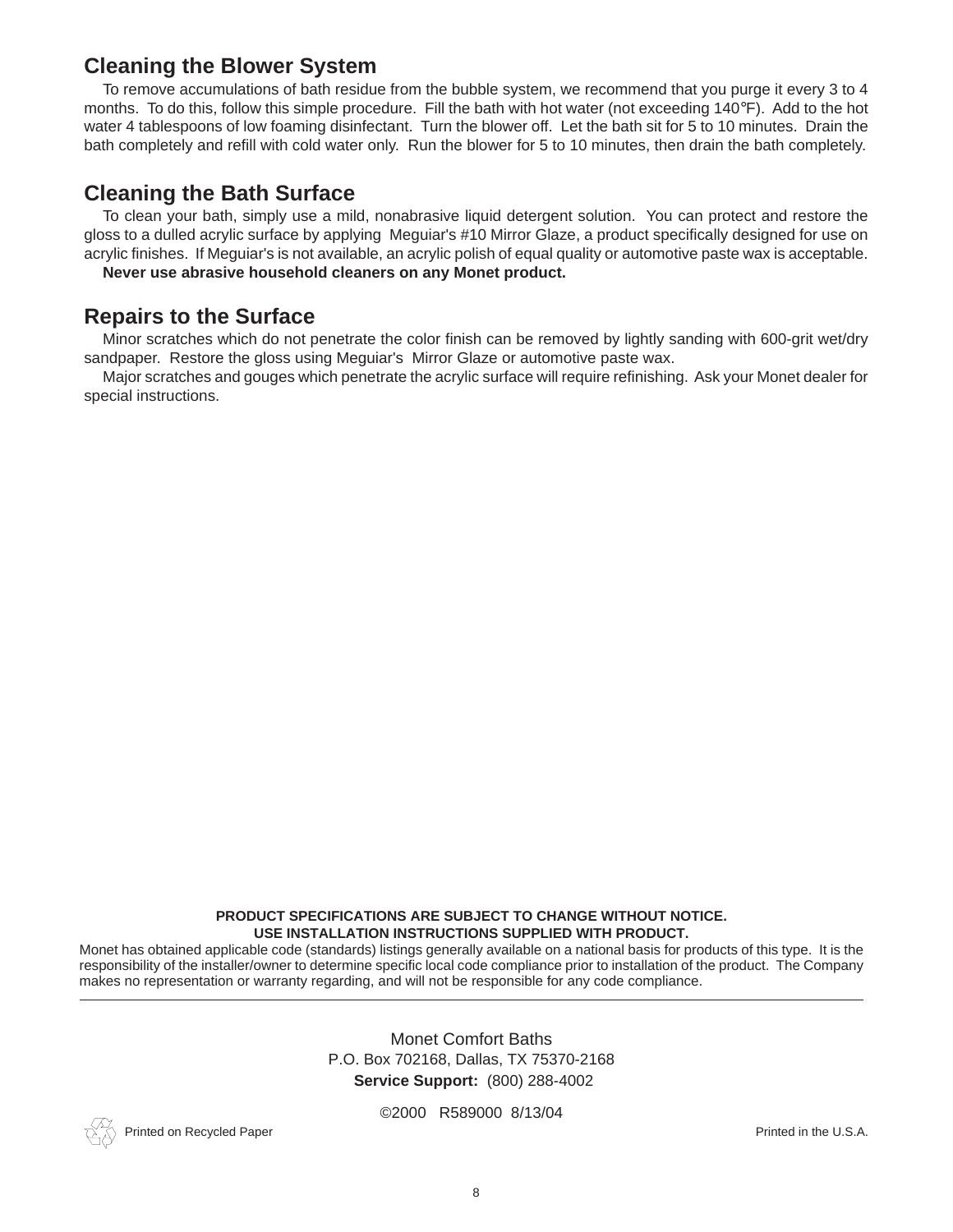## **Monet Comfort Bath Limited Warranty**

#### **WARRANTY COVERAGE**

Warranty Service Department (the Company) offers the following express limited warranty to the original purchaser of any Monet Comfort Bath ("unit") who purchases the product for personal or single family use ("user"). The Company will repair or replace, at its option, the unit or its equipment in accordance with the following terms and conditions. The terms of the warranty will be administered by Jacuzzi Whirlpool Bath.

#### **TWO YEAR LIMITED WARRANTY ON BATHS**

Our warranty on Monet Comfort Baths is for two (2) years. Our warranty covers the unit and factory-installed components (e.g., air pump, motor) against defects in material or workmanship. Warranty coverage begins on the date the unit was originally purchased by the user.

#### **NINETY DAY (PARTS ONLY) LIMITED WARRANTY ON OPTIONS AND ACCESSORIES**

Our warranty on options and accessories manufactured by the Company is for ninety (90) days for parts only. Our warranty covers options and accessories manufactured by the Company (e.g., fill spout kits) against defects of material or workmanship. Warranty coverage begins on the date the option or accessory was originally purchased by the user.

#### **WARRANTY LIMITATIONS**

Our warranty does not cover defects, damage, or failure caused by the common carrier, installer, user, or other person, or resulting from, without limitation, any of the following: careless handling (lifting unit by plumbing, abrading finish, etc.); modification of any type for any reason (including modification to meet local codes); improper installation (including installation not in accordance with instructions and specifications provided with the unit); connections supplied by the installer of the equipment; improper voltage supply or unauthorized electrical modification; misuse; incorrect operation, or lack of proper routine maintenance; operation of the unit without specified minimum amount of water or at inappropriate water temperature; use of abrasive or improper cleaners; or acts of God, such as lightning, floods, earthquakes, etc.

In addition, THE COMPANY WILL NOT BE RESPONSIBLE FOR INCIDENTAL OR CONSEQUENTIAL DAMAGES or losses arising from any cause (e.g., water damage to carpet, ceiling, loss of use, etc.) including its own negligence; damages to, respecting, or resulting from: optional bath equipment not manufactured by the Company, supplied by Dealer, installer or the Company; the unit's prior usage as an operational display; or defects that should have been discovered before installation. This limited warranty does not include: labor, transportation, or other costs incurred in the removal and/or reinstallation of the original unit and/or installation of a replacement unit; any costs relating to obtaining access for repair; or loss of use damage, including loss of sales, profit or business advantage of any kind under any circumstances. Bath units in commercial use are excluded from any warranty coverage if any addition, deletion, or modification of any kind whatsoever has been made to the unit (or to any component).

Warranty coverage is provided in the United States of America only.

#### **IMPLIED WARRANTIES**

Implied warranties of merchantability and fitness for a particular purpose are disclaimed altogether or to the full extent allowed by law.

NOTICE: This warranty gives you specific legal rights, and you may also have other rights which vary from state to state. There are no warranties applicable to Monet Comfort Baths except as expressly stated herein or as implied by applicable state and federal laws. The Company will not be responsible for any statements or representations made in any form that go beyond, are broader than or are inconsistent with any authorized literature or specifications furnished by the Company.

Some states do not allow limitations on how long an implied warranty lasts, or the exclusion or limitation of incidental or consequential damages, so the above limitations and exclusions may not apply to you.

#### **RETURN OF WARRANTY CARD**

The attached Warranty Registration Card MUST be filled out by the purchaser within thirty (30) days from purchase and mailed in order for this warranty to become effective.

> Monet Comfort Bath P.O. Box 702168 Dallas, TX 75370-2168